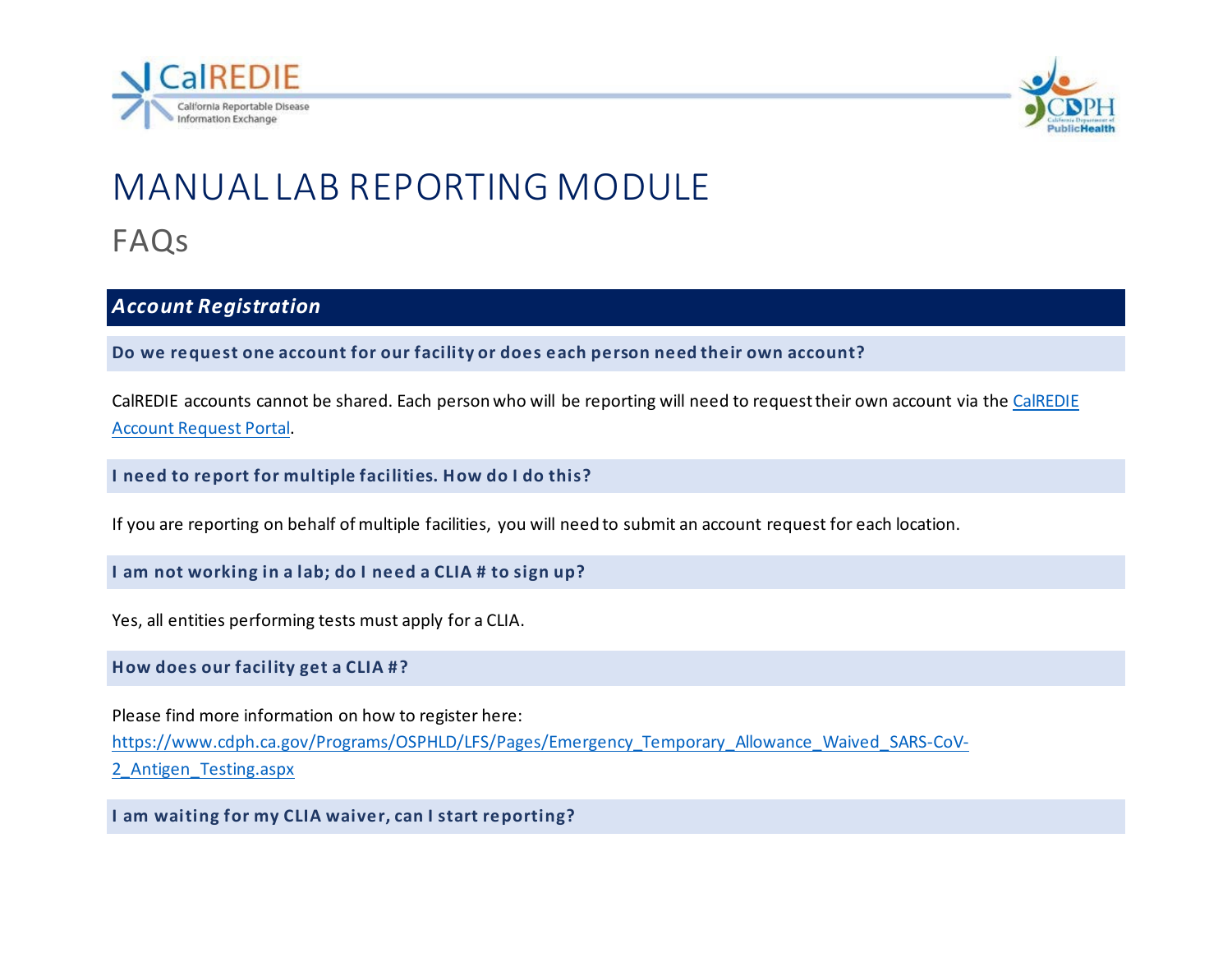



For more information, please contact the CalREDIE Help Des[k CalREDIEHelp@cdph.ca.gov](mailto:CalREDIEHelp@cdph.ca.gov)

**How do I find the LOINC code for the test we are using?**

Please contact the CalREDIEELR Team: [CalREDIEELR@cdph.ca.gov](mailto:CalREDIEHelp@cdph.ca.gov) for more information if you're having trouble locating your LOINC code. Please provide them with the test machine you are using.

#### *Account Access*

**I forgot my password; how do I reset it?** 

Contact the CalREDIE Help Desk[: CalREDIEHelp@cdph.ca.gov](mailto:CalREDIEHelp@cdph.ca.gov)

**I can't log in, who should I contact for help?**

Contact the CalREDIE Help Desk[: CalREDIEHelp@cdph.ca.gov](mailto:CalREDIEHelp@cdph.ca.gov)

## *Reporting Requirements*

**Am I required to submit both positive and negative results?**

For the most updated guidance on COVID-19 reporting requirements, please see[: Letter to Laboratories: Testing for SARS-CoV-2/COVID-](https://www.cdph.ca.gov/Programs/OSPHLD/LFS/Pages/LFSCOVID19ltr-1.aspx)[19 \(ca.gov\)](https://www.cdph.ca.gov/Programs/OSPHLD/LFS/Pages/LFSCOVID19ltr-1.aspx)

If you have additional questions, please contact: [CalREDIEELR@cdph.ca.gov](mailto:CalREDIEELR@cdph.ca.gov)

**I heard we are supposed to report within 8 hours; is this true?**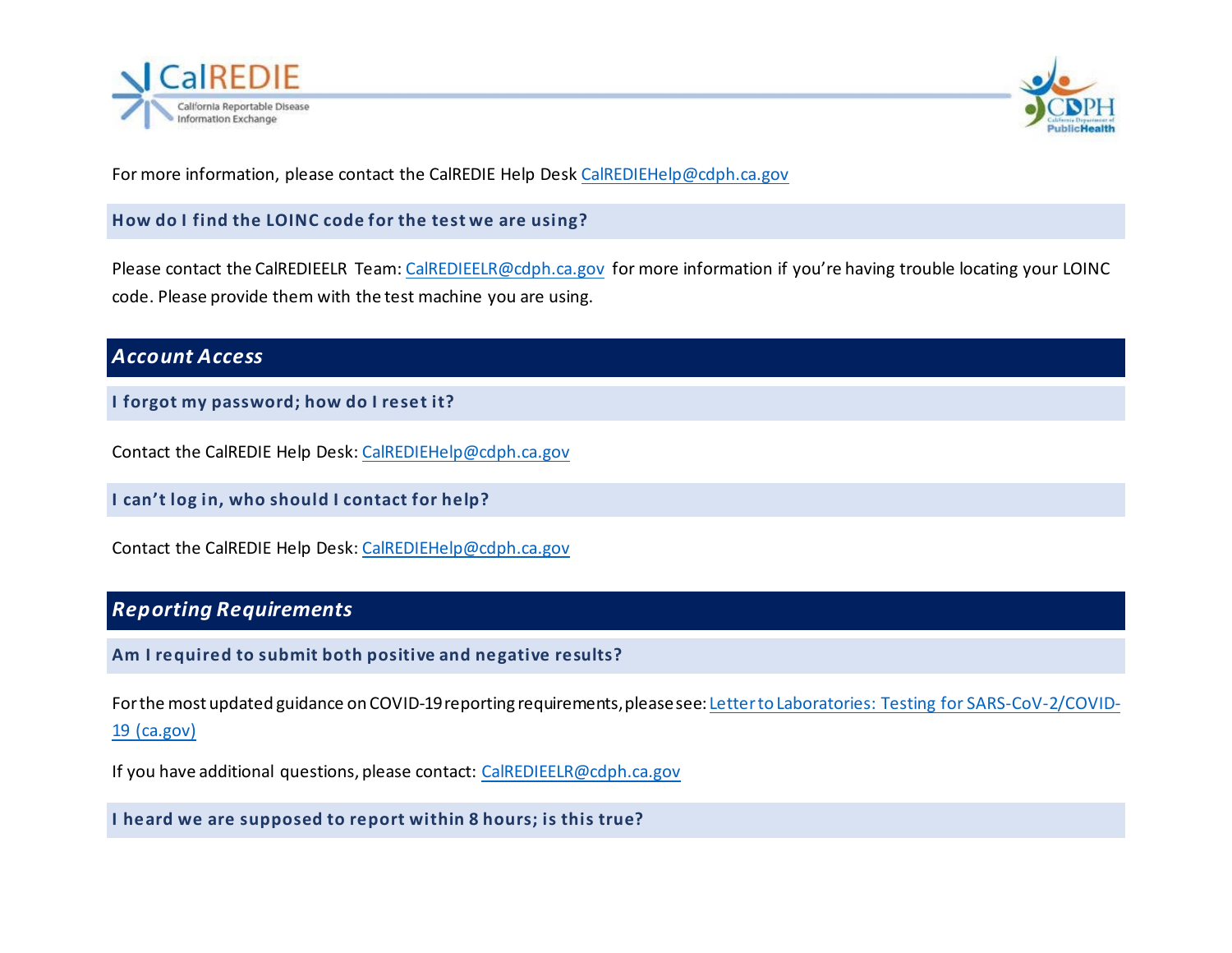



For the most updated guidance on COVID-19 reporting requirements, please see[: Letter to Laboratories: Testing for SARS-CoV-2/COVID-](https://www.cdph.ca.gov/Programs/OSPHLD/LFS/Pages/LFSCOVID19ltr-1.aspx)[19 \(ca.gov\)](https://www.cdph.ca.gov/Programs/OSPHLD/LFS/Pages/LFSCOVID19ltr-1.aspx)

If you have additional questions, please contact: [CalREDIEELR@cdph.ca.gov](mailto:CalREDIEELR@cdph.ca.gov)

## *Submitting Results*

**I can't enter the Result Name. When I click on the pop-box to the right of the "Result Name" field, nothing happens.**

Make sure you are using a compatible web browser. **CalREDIE is** *NOT* **compatible with Internet Explorer.** Please make sure to use one of the newly supported browsers.

**For PC**: Google Chrome, Microsoft Edge, or Firefox| **For Mac:** Safari

**I need to add a note, but when I click on the "Add Note" button, nothing happens.**

Make sure you are using a compatible web browser. **CalREDIE is** *NOT* **compatible with Internet Explorer.** Please make sure to use one of the newly supported browsers.

**For PC**: Google Chrome, Microsoft Edge, or Firefox| **For Mac:** Safari

#### **Where do I get the Accession Number?**

Accession numbers are unique values that your facility assigns. Each result must be entered with a completely unique, not-repeated, accession number. For example, the accession number for the first result you enter may be 0001, the second result you enter may be 0002, and so on.

**I made a mistake; how do I correct a result I previously entered?**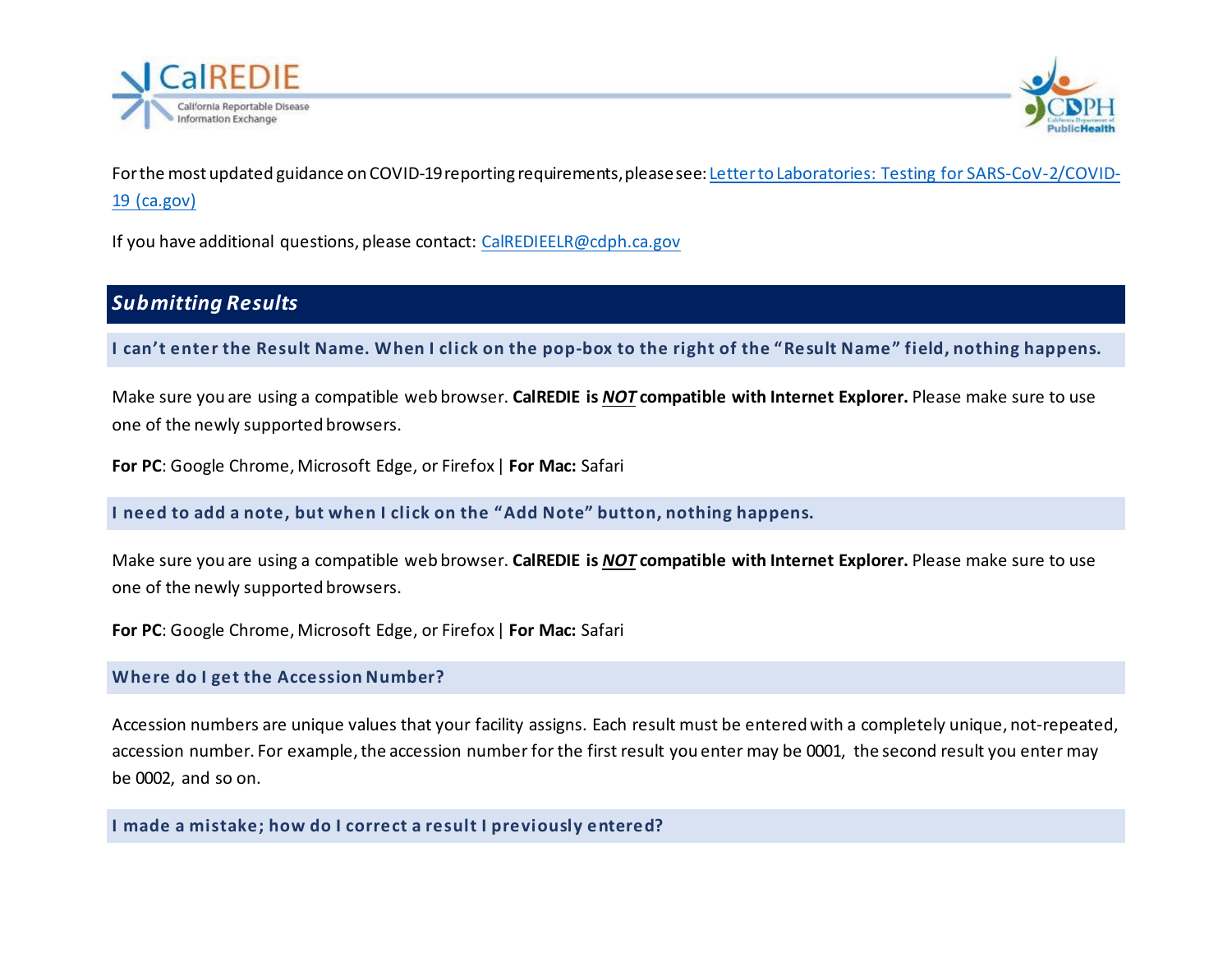



Previously submitted results CANNOT be edited. Please do not try editing the test result. While it may seem like you can, doing so will create a duplicate result. Please contact the local health department where the patient resides to inform them of the error. LHD Contacts List:

<https://www.cdph.ca.gov/Programs/CID/DCDC/CDPH%20Document%20Library/Local-Health-Department-Contacts.pdf>

**I made a mistake; how do I delete a result I previously entered?**

Previously submit results cannot be deleted. Please contact the local health department where the patient residesto inform them of the error. LHD Contacts List:

<https://www.cdph.ca.gov/Programs/CID/DCDC/CDPH%20Document%20Library/Local-Health-Department-Contacts.pdf>

**Once I submit a result, how long does it take for the local health department and the state to receive it?**

Transmission to the LHD is instantaneous. You need confirmation that it was received, please contact the local health department where the patient resides to inform them of the error. LHD Contacts List:

<https://www.cdph.ca.gov/Programs/CID/DCDC/CDPH%20Document%20Library/Local-Health-Department-Contacts.pdf>

**We retest the same people on a regular basis, instead of starting a new record from scratch every time, can I use a** 

No. Re-using a previously submitted result will cause reporting problems. Please start a new lab report for every time.

**Can I use the Manual Lab Reporting Module to report results for other diseases?** 

No, you may only enter in COVID-19 test results into the Manual Lab Reporting Module.